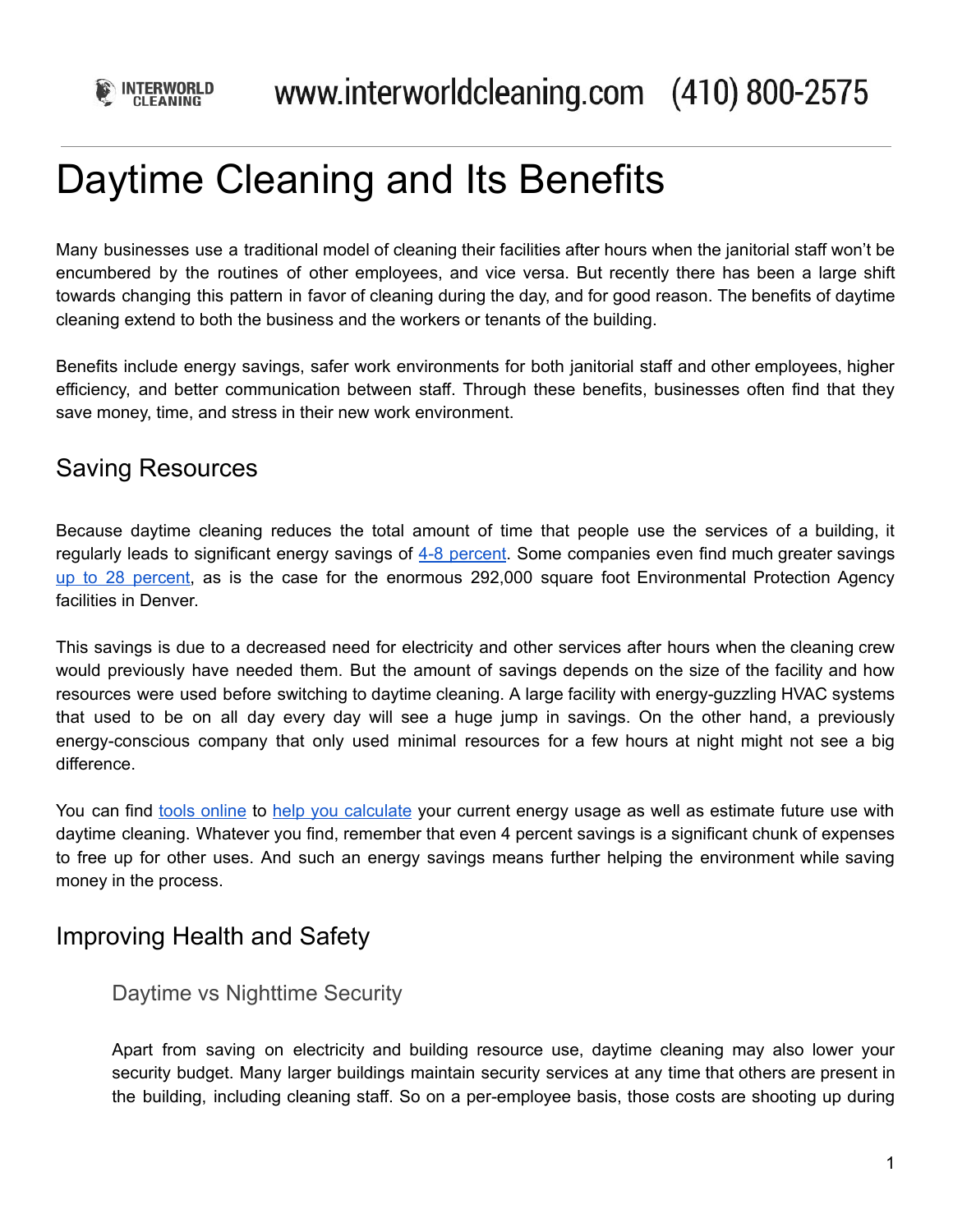

cleaning after hours. And if your company does not have security, then there may be a concern for the safety of the night cleaners being all alone during the night.

Changing their hours to the day with all of the other employees of the building present means they are less likely to be targets of or involved in nighttime incidents such as break-ins, theft, or even confrontations on the street as they are going home. Rather, the building can be entirely shut down and secured from closing until opening.

#### Less Harmful Products

Speaking of employee health and safety, something to consider is the need for green cleaning supplies and products. With non-cleaning staff filling the building at the same time that cleaning takes place, standard cleaning supplies would produce too much indoor air [pollution](https://www.lung.org/our-initiatives/healthy-air/indoor/indoor-air-pollutants/cleaning-supplies-household-chem.html). This pollution comes in the form of volatile organic compounds (VOCs) that travel through the air and interact with our bodies. Such interactions can produce both short- and long-term effects on health.

For example, VOCs from cleaning chemicals can contribute to allergic reactions, headaches, chronic respiratory problems, liver damage, and general symptoms of discomfort. These reactions may be more extreme and harmful for children or older people who have weaker immune systems. For this reason, buildings that frequently have young or old visitors should pay special attention to using safer products.

But the switch to safer green products is really something that should be done regardless of the type of building habitants or the time of day that cleaning occurs. In theory, night cleaning allows for the dispersal of airborne VOCs throughout the night. However, the indoor environment can make it difficult for them to fully disperse, and standard products still leave behind harmful residues and [damaging](https://www.epa.gov/greenerproducts/greening-your-purchase-cleaning-products-guide-federal-purchasers) [wastes](https://www.epa.gov/greenerproducts/greening-your-purchase-cleaning-products-guide-federal-purchasers). Thus, for both day and night cleaning, green products are the safer and healthier option.

In addition to the products themselves, tools used to implement them might also need an upgrade. Be sure to consider the noise level of current tools such as vacuum cleaners, and think about finding quieter models that minimize disturbance of workers who may need a quiet work environment.

## Increasing Efficiency

As the efficiency of energy use goes up, so too does the efficiency in cleaning. With day cleaning, the janitorial staff is available at a moment's notice. If there is a spill or other accident, then it can immediately be taken care of without waiting until the end of the workday. Other routine tasks also receive more constant attention and maintenance throughout the workday, preventing the buildup of trash or dirt.

The workers or tenants of a building will surely appreciate this accessibility and lack of delay. The cleaning staff essentially become part of the group of daytime employees, allowing for ease of communication and